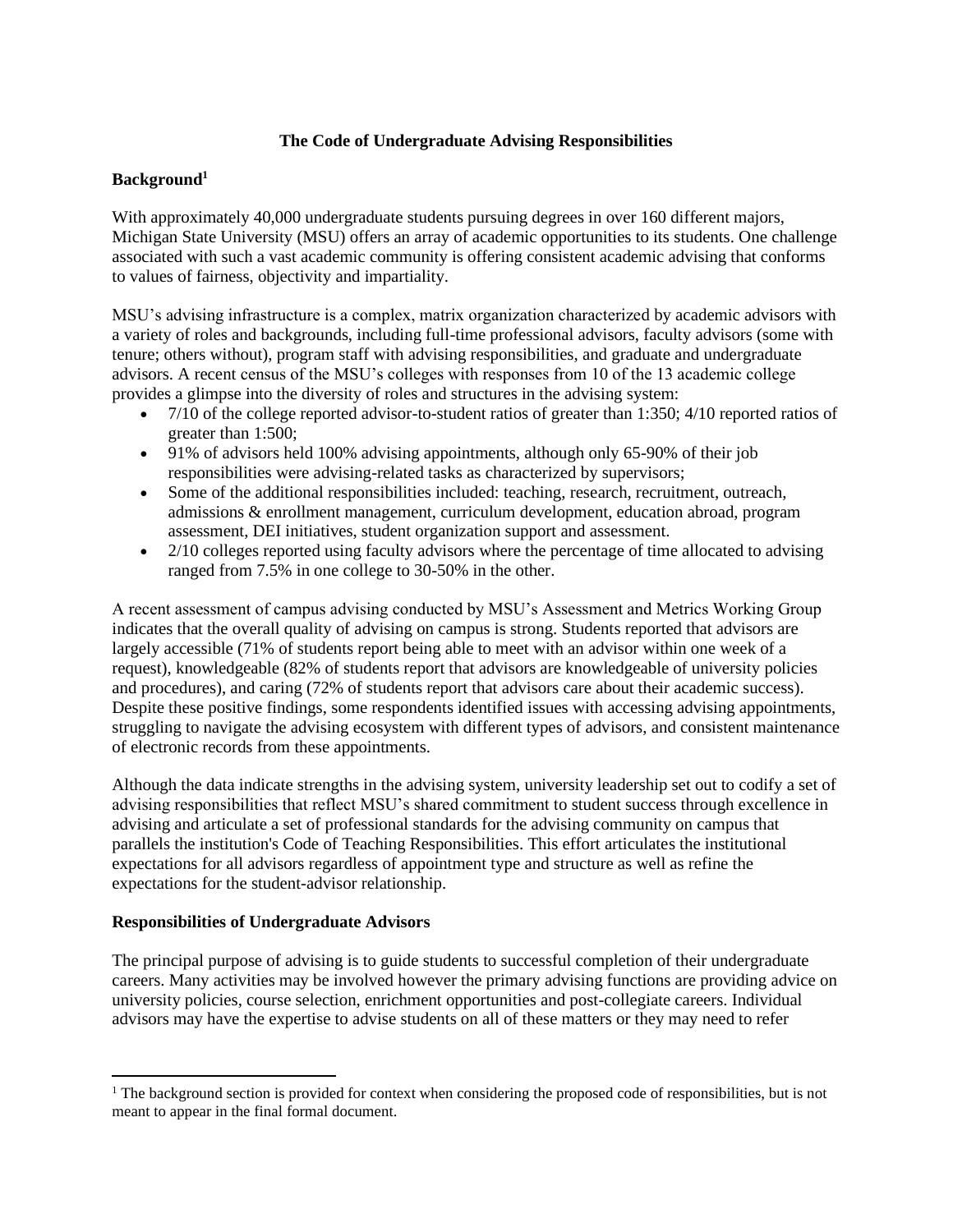students to other resources. With these premises in mind, the university's expectations for advisors are as follows:

### *Commitment to Student Success*

Academic advising is a critical piece of MSU's commitment to the success of students. Advisors are responsible for supporting students in their personal, educational and professional growth. Connecting students to suitable majors is essential for student achievement. Advisors will identify appropriate campus resources, programs, policies, and procedures, making referrals as appropriate to support students preparing for post-collegiate life. It is the responsibility of advisors to stay up to date on information about available resources and connect with colleagues to build networks of support for students. Advisors will approach the advising of students consistently in terms of fairness, objectivity, and impartiality.

## *Knowledge and Implementation of University Policy*

Advisors will provide accurate and consistent information to their advisees that conform to current requirements as outlined in Academic Programs and other relevant sources. They will ensure that their knowledge of MSU policies and procedures is up to date and will communicate changes to their advisees in a timely fashion. They will maintain awareness of majors and minors beyond their primary area of responsibility, including those in other colleges, to refer students to the appropriate departments or units for information on requirements and procedures. They will maintain awareness of non-academic support services to which students may need referral.

## *Timely Communication and Recordkeeping*

Advisors will provide accurate and consistent information to student advisees that conforms to current requirements as outlined in Academic Programs. They will maintain electronic records of advising appointments, including specific course recommendations in the MSU-sanctioned system that is accessible both to the student and the advisor's supervisor. Advisors will be responsive to communications from students and initiate conversations to engage proactively with student advisees. Advisors will maintain the confidentiality of academic records in accordance with university policy and adhere to all FERPA regulations.

## *Degree Tracking*

Advisors will provide students with accurate degree tracking information, including conducting degree requirement checks to track progress toward degree completion. They will assist students in identifying a realistic plan to complete their educational goals.

#### *Advising Appointments*

Advisors will provide students opportunities to schedule appointments consistent with unit-level guidelines. Advisors will cancel appointments only in cases of emergencies, notifying students of the cancellation and arranging to reschedule the session.

## **Responsibilities of Students in the Advising Relationship**

#### *Completion of Degree Requirements*

Students are responsible for learning university, college and departmental requirements as published in Academic Programs. Although advisors provide important reminders and consultation on course progression and selection, students are ultimately responsible for completing the courses required by